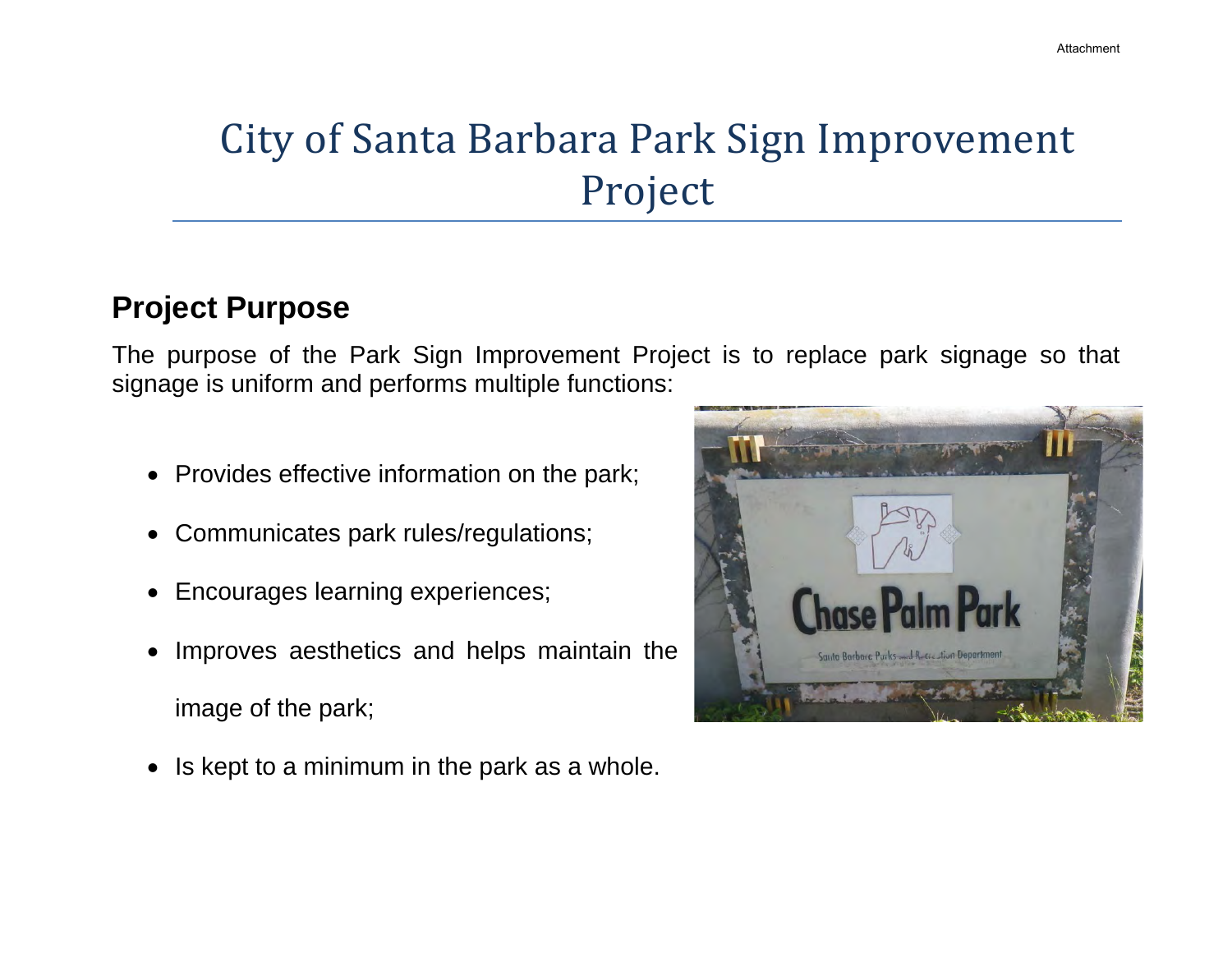#### **Key Issues with Park Signage**

Replacement of park signage is for a variety of reasons:

- Park signs become degraded from sun and salt air exposure;
- Are subject to vandalism;
- Become outdated in their appearance over time;
- As new signs are developed, outdated signs are not always replaced.
- Some parks are cluttered with signs of varying styles and colors, creating a mismatched appearance.







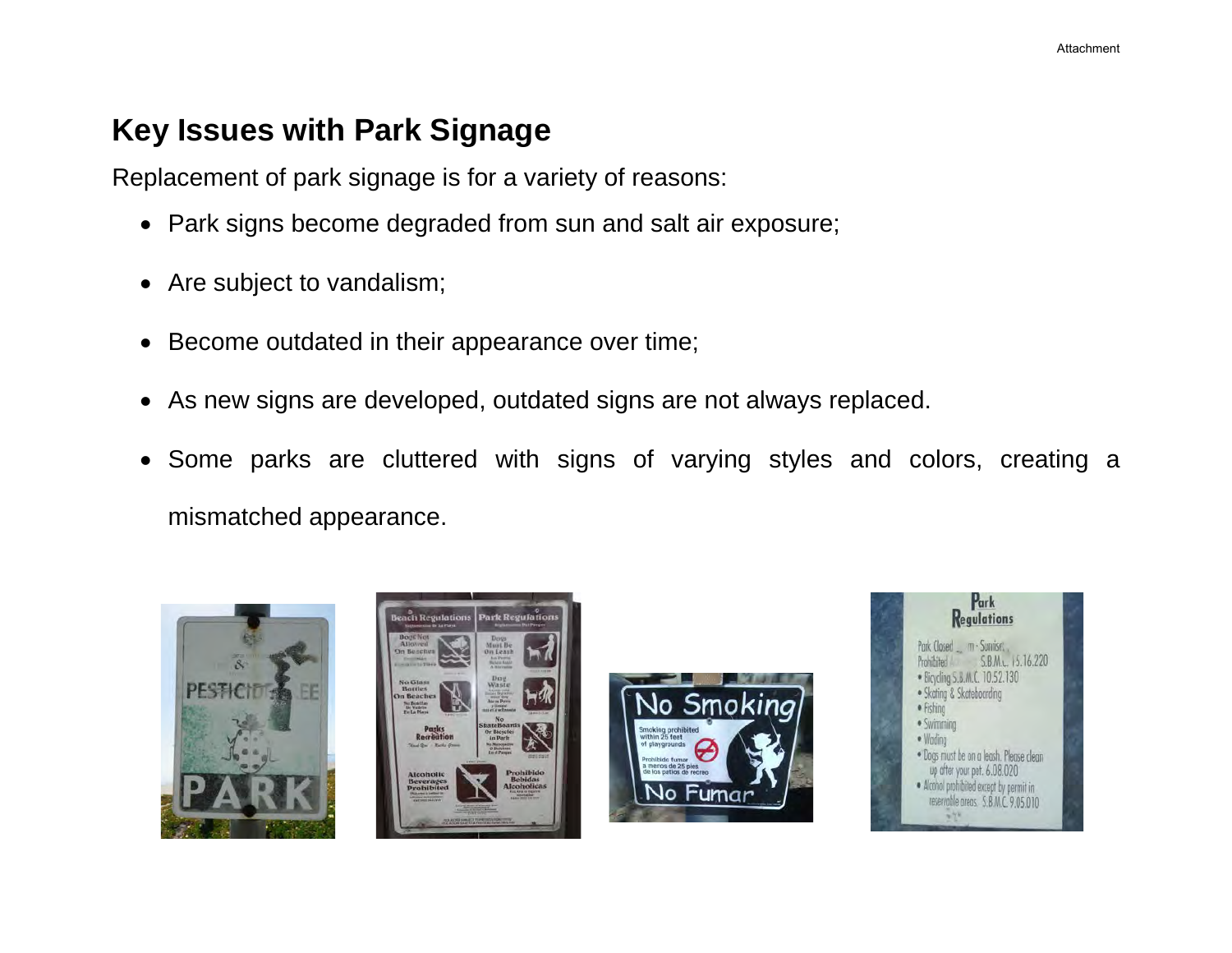### **Project Goals**

- Develop a City Park Sign Program that will establish the following:
	- o Sign dimensions.
	- o Post height limitations.
	- o Number of signs allowed per post.
	- o Letter height and style(s).
	- o Colors.
	- o Materials.
	- o Mounting Methods and hardware.
	- o Locations.
- Replace signs with updated, redesigned signage.
- Replace outdated information and include park history information.
- Remove unnecessary signage.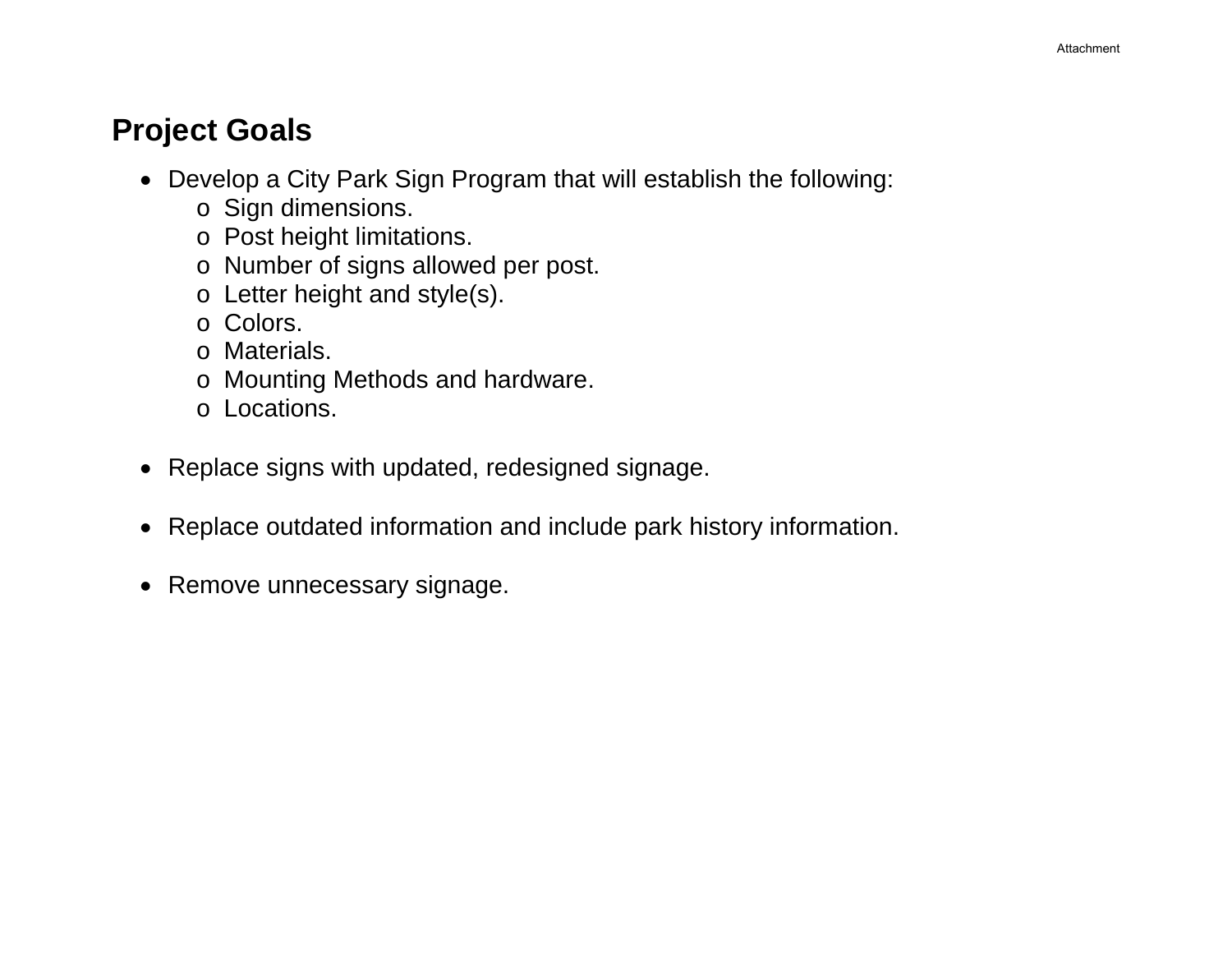#### **Project Design Goals**

- Design attractive, appropriate signage that is cohesive.
- Create signage that is effective and uses universal icons.
- Make signage compatible with local design goals and guidelines of the El Pueblo Viejo Landmark District.
- Minimize the number of signs park-wide while meeting the project goals.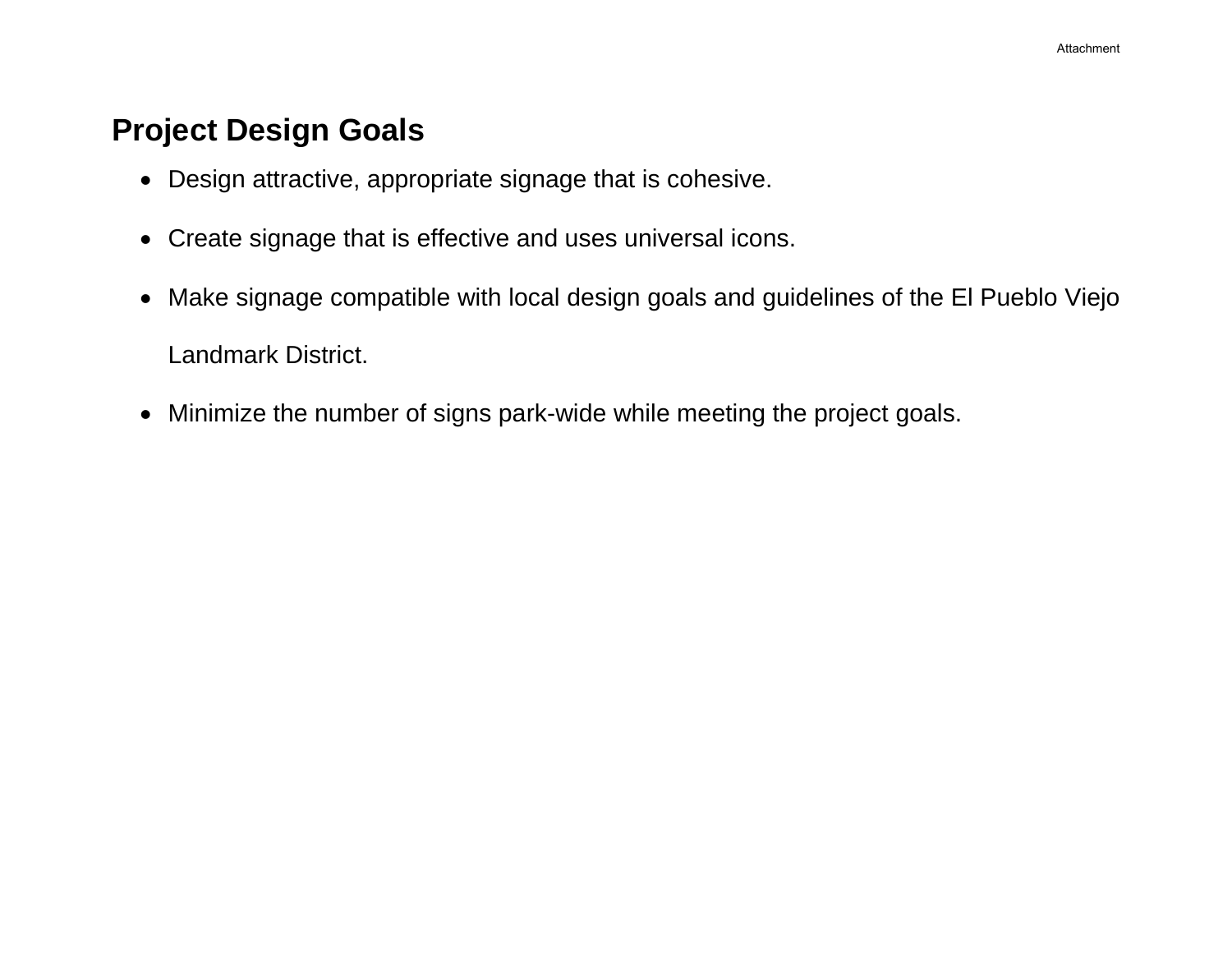## **Types of Signage**

Signs have been categorized as the following four types:

Park Entrance Signs- Large signs displaying the name of the park at park entrance(s)

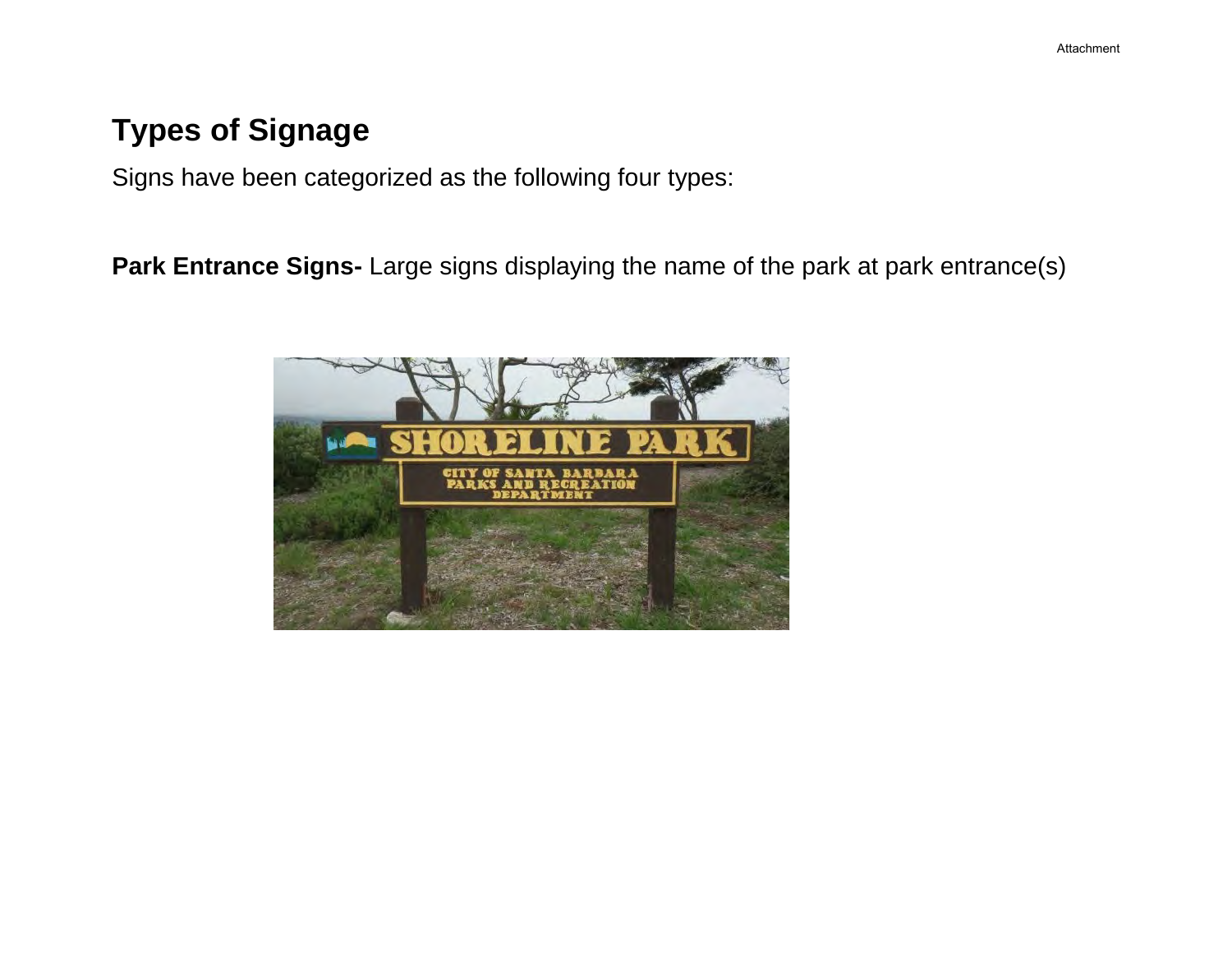**Regulatory**- Park, beach, playground and facility rules and regulations including hours of operation and prohibited uses. Currently present in a variety of styles, fonts and looks.

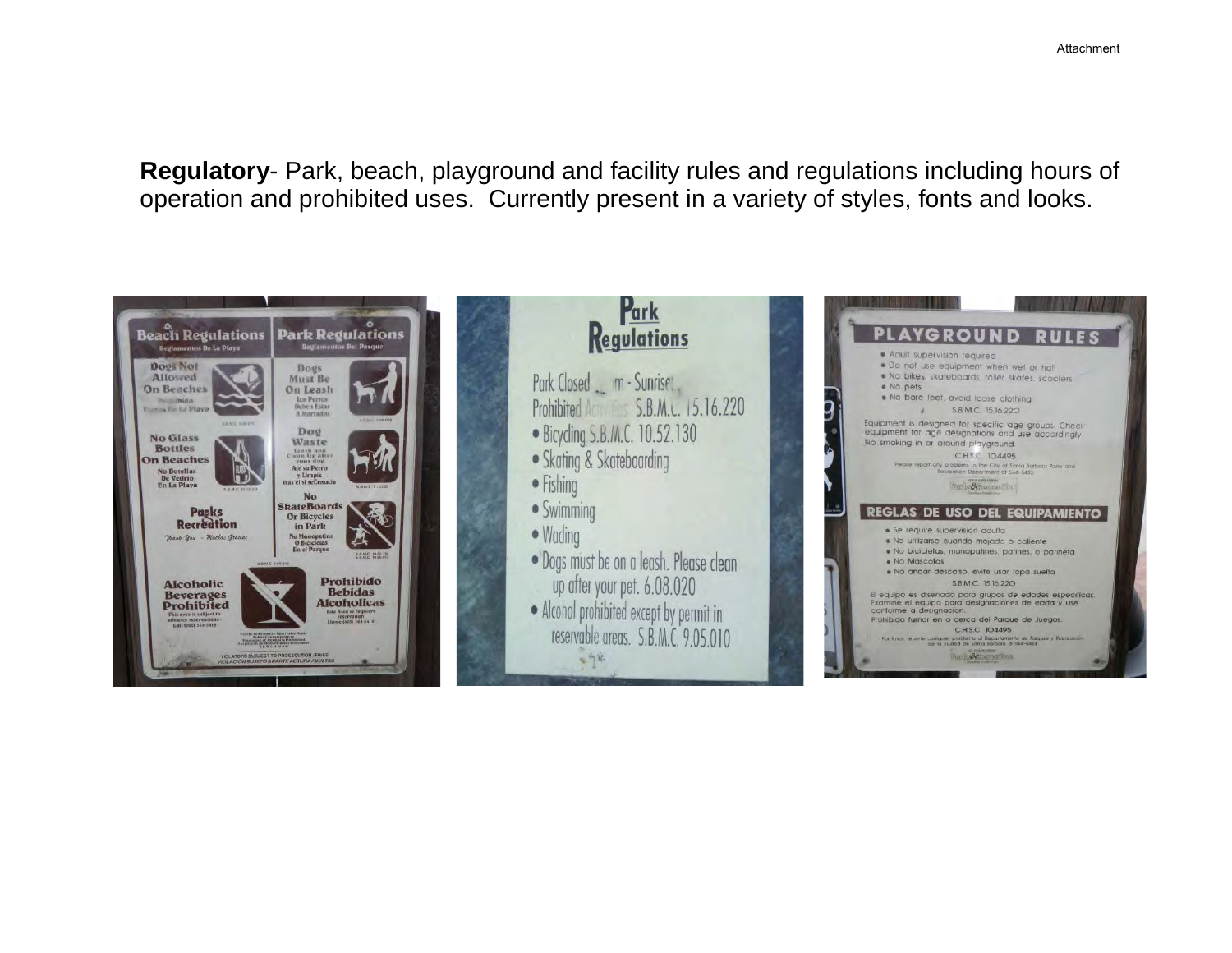**Informational-** General park and facility information including park name and history, and pesticide-free park information.